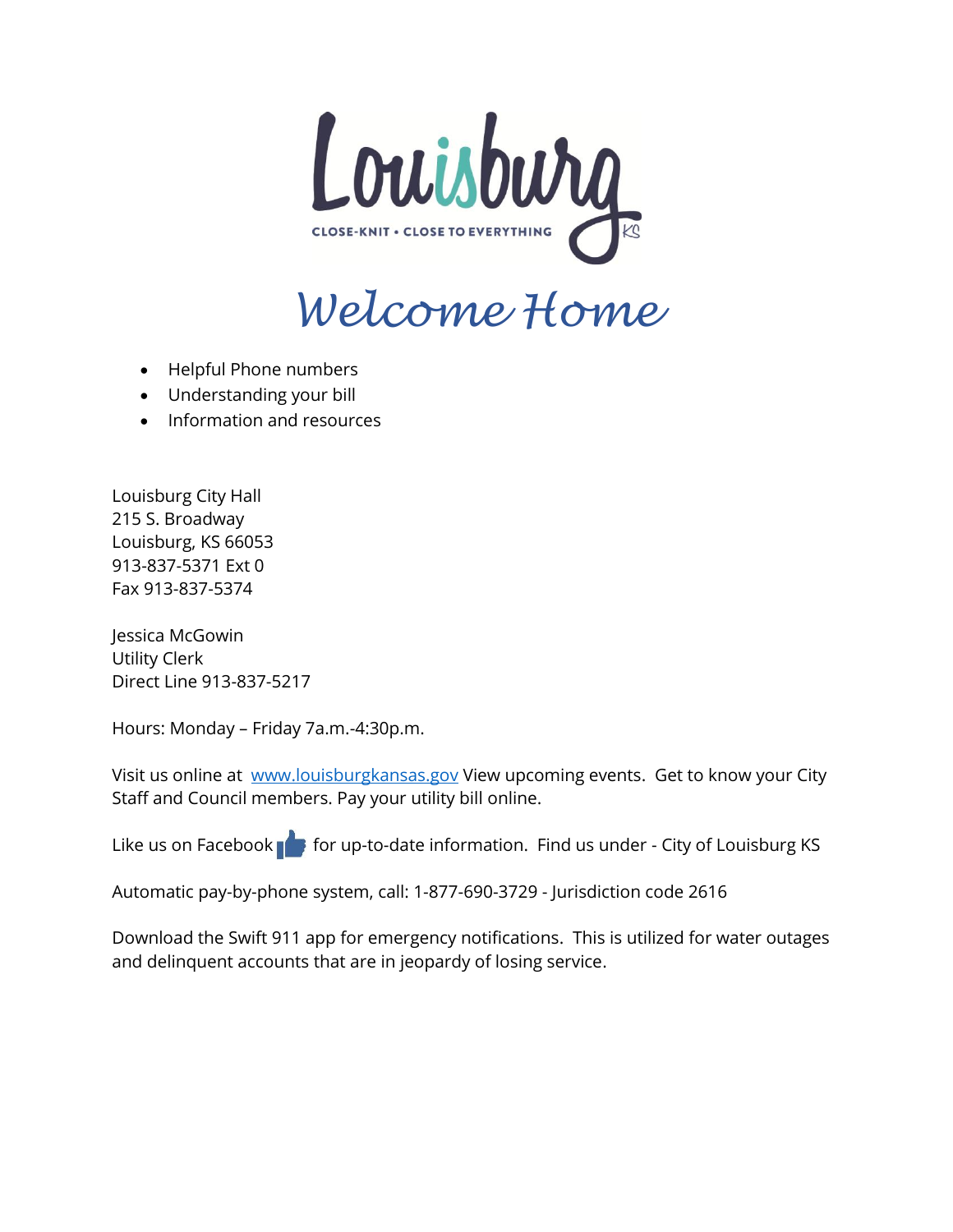## **-Welcome to the City Of Louisburg-**

### Helpful phone numbers

| <b>Chamber of Commerce</b>        | 913-837-2826 |
|-----------------------------------|--------------|
| City Hall- Gas & Water            | 913-837-5371 |
| Evergy - Electricity              | 816-471-5275 |
| Mokan Dial-Phone & Internet       | 913-837-2219 |
| Go Brolly - Internet only         | 913-837-4678 |
| Peoples Telecommunications        | 913-757-2500 |
| Waste Management - Trash          | 866-570-4702 |
| U.S. Post Office                  | 913-837-2118 |
| Dish Network TV                   | 888-284-7116 |
| Direct TV                         | 888-777-2454 |
| Fox Hall                          | 913-837-2585 |
| <b>Building &amp; Zoning</b>      | 913-837-5811 |
| City Pool                         | 913-837-3555 |
| Police Department (non emergency) | 913-837-3191 |
| Fire Department (non emergency)   | 913-837-4700 |
| USD 416-School                    | 913-837-2944 |
| Rural Water #2                    | 913-783-4325 |
| Rural Water #4                    | 913-377-4408 |
| Miami County Clerk                | 913-294-3976 |
| Motor Vehicle Department          | 913-294-4164 |
| Powell Observatory                | 913-837-5305 |
| LRC - Rec Commission              | 913-837-1910 |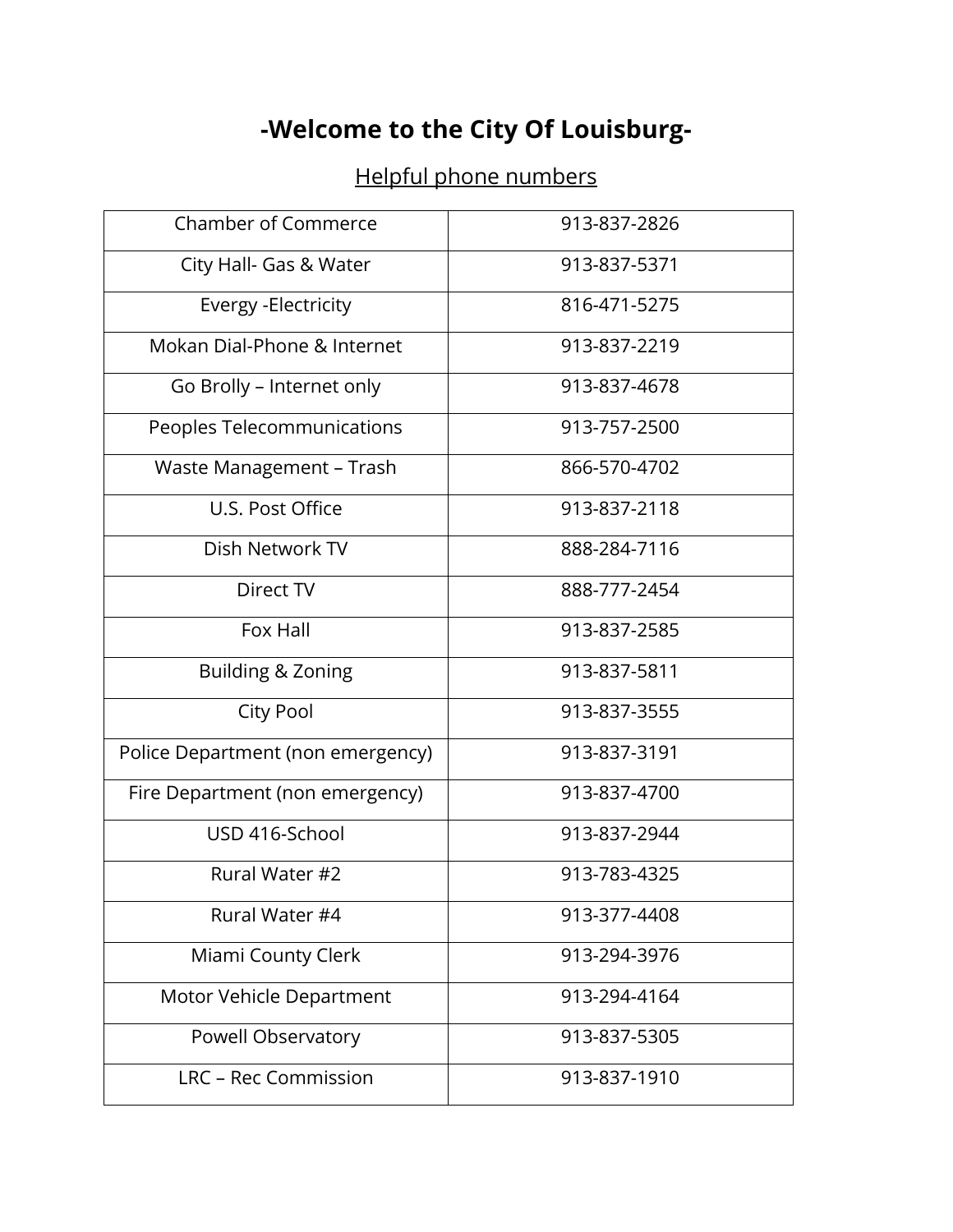## **Understanding Your Utility Bill**

Meters are read on the 15<sup>th</sup> of each month. Your billing cycle will be from the 15<sup>th</sup> of the previous month to the  $15<sup>th</sup>$  of the current month. Bills are sent out around the 20<sup>th</sup> of the month and are always due on the 10<sup>th</sup> of the following month. If payment is received after the 10<sup>th,</sup> a late notice with a penalty will be mailed out. Water is shut off on the first business day of each month if there is a delinquent balance. Trash service and electricity need to be setup directly with Waste Management and Evergy. The City of Louisburg does not provide those services.

#### **Break down of your Bill:**

- GS Gas consumption
- WT Water consumption
- SW Sewer
- ST Storm Water Fee
- WP Water protection Fee
- Tax Tax for Gas usage only

Each Service has a base charge. You will be billed for your usage on top of the base charge for Gas and Water.

#### **Sewer Rate:**

All new customers will pay \$61.13 each month. This is based on an overall average of 4,500 gallons of water consumed. We reset the average every year based on each household's water consumption through the months of December, January and February. The change will be reflected on the bill received in March that is due April  $10^{th}$ . The amount could go up or down depending on your water consumption during those 3 months. Once this amount is set, it will not change for a 12-month period no matter how much water you use. There are exceptions for water leaks during those months. If you have a water leak during those months, please contact Jessica at City Hall about an adjustment. The sewer rate is never pro-rated on your bill.